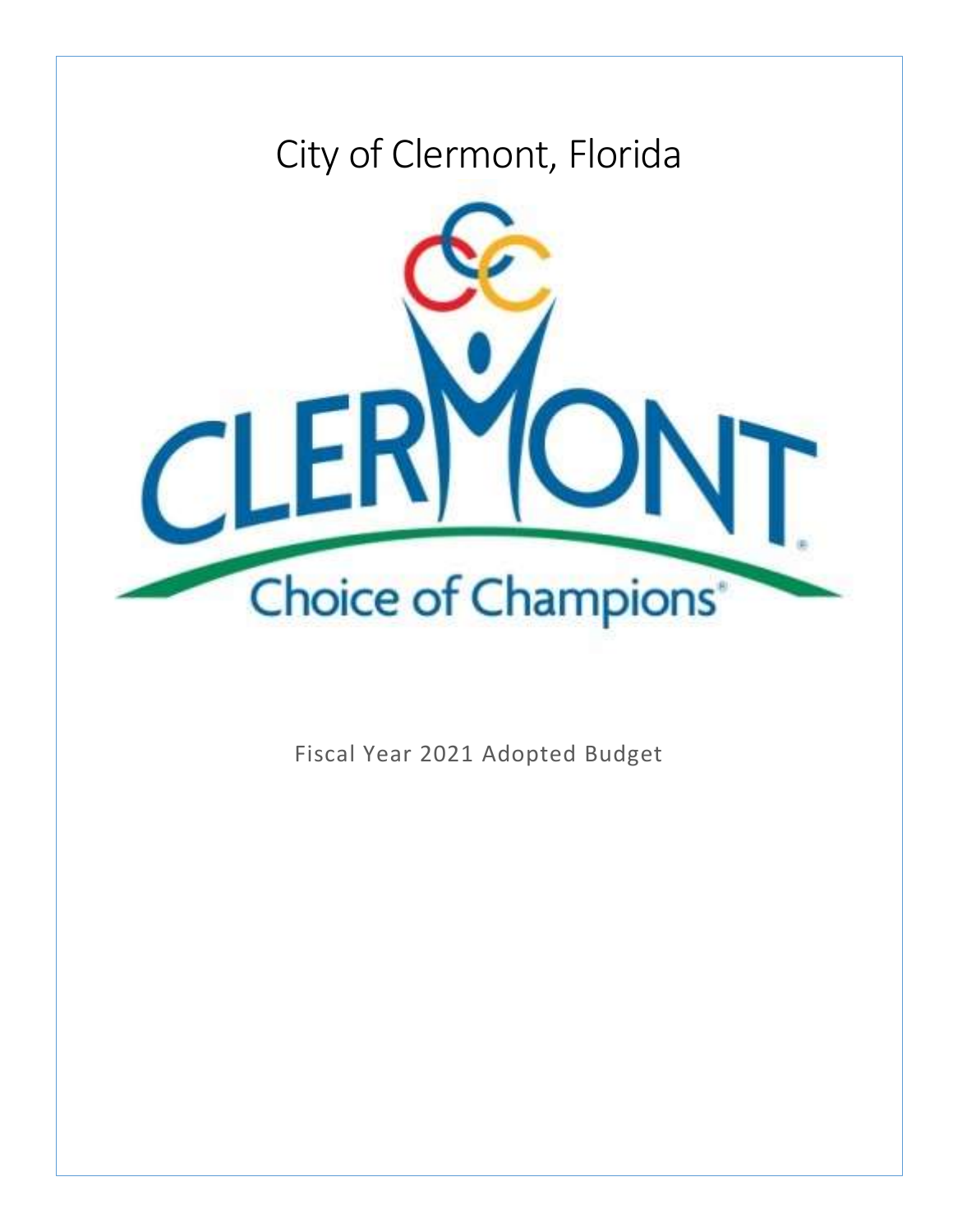

**DARREN S. GRAY City Manager** 

352-241-7358 dgray@clermontfl.org

September 17, 2020

Honorable Mayor Gail Ash and Council Members

Dear Mayor and Council Members:

 The annual budget is the most important document the Council adopts each year. Our challenges are to understand the priorities of our residents, define acceptable levels of service, and establish and apply funding  sources appropriately. The **Adopted Fiscal Year 2021 Budget** represents the City's financial plan to meet those challenges. This year's preparation has been especially challenging during the COVID-19 pandemic, as we are unable to predict its impact on our future revenues.

 The **City-Wide Budget** totals \$157,736,418, which is \$4,957,214 (or 3.05%) less than the current year budget. The primary reason for the decrease stems from economic uncertainty with state shared revenues due to COVID19 and the completion of the master plan and utility projects in FY 2020. The **General Fund Budget** totals \$40,588,191, which is \$729,305 (or 1.77%) less than the current year budget. The primary reason for the decrease is the reduction of budgeted state shared and recreation revenues due to the current economic conditions related to COVID-19. The General Fund budget is partially funded from reserves this year to cover the projected economic changes due to COVID19.

 **City-Wide Reserves** at the end of FY 2021 are projected to be \$53,462,955, which is \$3,475,759 (or 6.10%) less than the current year ending reserves. **General Fund Reserves** at the end of FY 2021 are projected to be \$6,546,691 or 18.95% of operating expenditures. The City's Reserve Policy Resolution 2020-53R requires specific funds' reserves to be at least 25% of operating expenditures. However, in any year, the City Council as part of the budget adoption may deviate from the 25% target based on unusual or unforeseen circumstances. As we receive funds from the federal government through the state, we will replenish our reserves and meet our 25% reserve policy.

 **Ad Valorem** revenue, the City's largest single revenue source, is \$14,222,250 which is \$1,311,131 (or 10.16%) more than the current year budget. The revenue increase is due to a 10.18% increase in property taxable values. The City's millage rate is proposed to remain at 4.2061 for the sixth consecutive year. Clermont's millage rate continues to be among the lowest of other comparable cities in the Central Florida region. Over the last 5 years we have seen a 48% growth in property taxable values in the City; more than half (51%) of the growth is directly attributable to new construction.

 **Utility Fees (Water and Sewer)** revenues total \$19,808,554 which is \$925,391 (or 4.90%) more than the current year budget. The revenue increase is due to expected continued growth in the city, as well as utility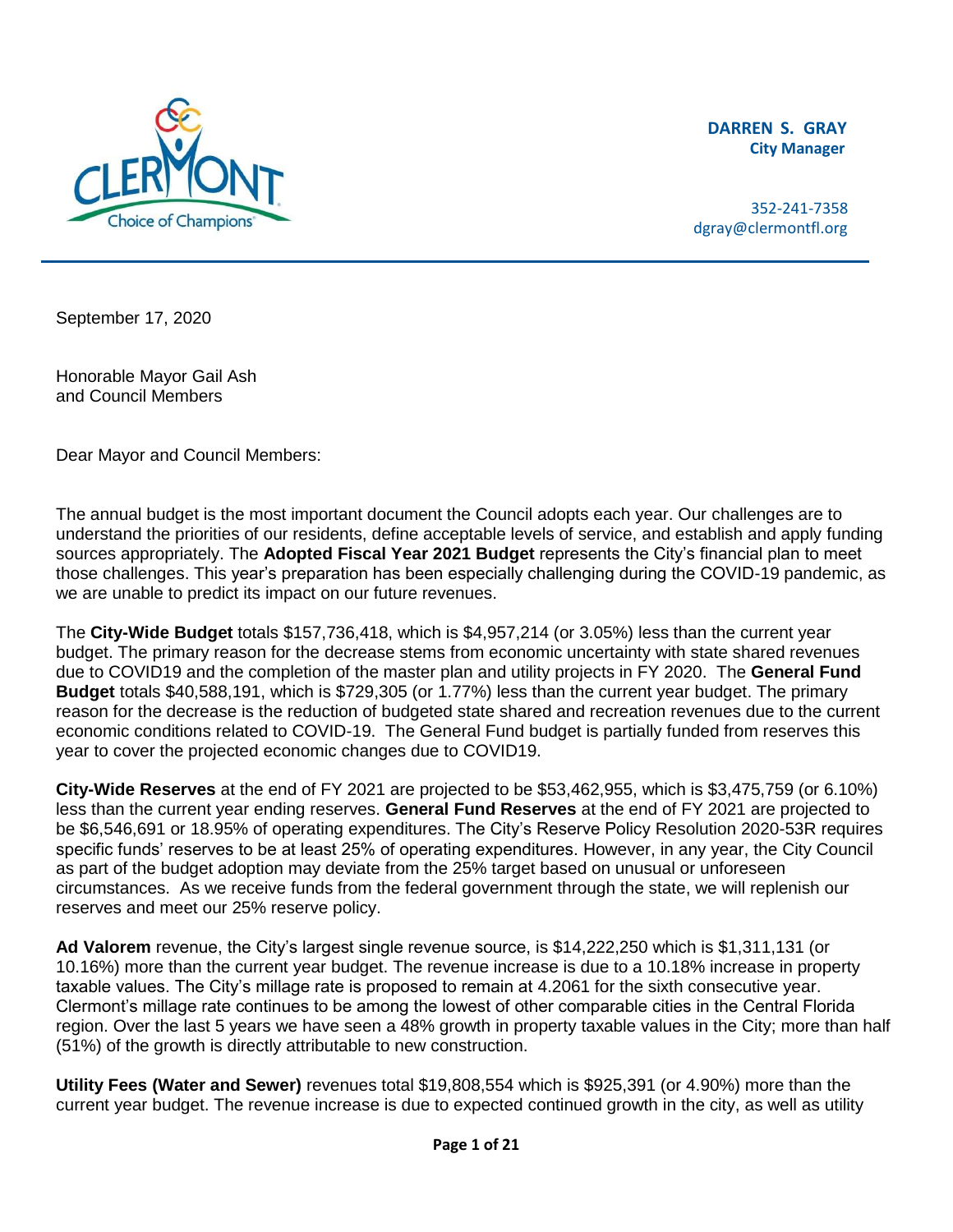rate increases tied to inflation based indexes. Clermont's utilities charges still continue to be among the lowest of other comparable cities in the Central Florida region.

 **City-Wide Personnel Services** total \$35,405,764, which is \$3,088,232 (or 9.56%) more than the current year budget. The primary reasons for the increase are due to contract and merit pay adjustments (2-4%) based on annual performance evaluations for all eligible employees, including employees at their pay grade maximums, as well as the general employee pay scale adjustment effective Sept. 28, 2020.

 **City-Wide Operating Expenses** total \$20,381,613 which is \$3,107,199 (or 13.23%) less than the current year budget. The reason for this decrease stems from department reductions to balance the budget as a result of the current economic outlook.

 **City-Wide Capital Outlay** totals \$37,962,604, which is \$1,554,030 (or 3.93%) less than the current year budget. The primary reason for the decrease is the completion of projects in the master plan and a reduction in available funds from the Infrastructure Sales Tax. The highlights of some significant departmental capital outlay items and funding sources in the upcoming budget are as follows:

- **Police Department** capital outlay items totaling \$449,600. Capital items include (4) replacement vehicles and (60) body worn cameras with rocket for patrol and patrol support officers. Funding sources include the General Fund (\$100,000) from Federal and State Forfeiture Funds, Infrastructure Sales Tax Fund (\$275,600) and Police Impact Fees Fund (\$74,000).
- **Fire Department** capital outlay items totaling \$422,759. Capital items include (50) replacement SCBA Air Packs and accessories, high pressure lift bag kit and strut drivers retrofit kits for Heavy Rescue, and associated equipment needed for Trench Rescue and Confined Space operations. Funding sources include the General Fund (\$47,759) and Infrastructure Sales Tax Fund (\$375,000).
- **Public Works Division of Public Services Department** capital outlay items totaling \$7,098,495. Capital items include enclosed shed at the Oak Hill Cemetery and Public Works Complex design and construction. Funding sources include the Cemetery Fund (\$5,450) and Capital Projects Fund (\$7,093,045).
- **Economic Development Department** capital outlay items totaling \$3,099,300. The majority of the capital items included are the master plan projects: Downtown Waterfront Revitalization, Legacy Loop Trail Spur, and Public Wi-Fi Network. Funding sources include the Master Plan Loan (\$3,099,300).
- **Parks and Recreation Department** capital outlay items totaling \$97,840. Capital items include metal storage building at the Clermont Arts and Recreation Center and a new desktop PC at the Clermont City Center. Funding sources include the General Fund (\$1,000) and Recreation Impact Fees Fund (\$96,840).
- **Environmental Services Division of Public Services** capital outlay items totaling \$26,774,610. Capital items include (3) replacement vehicles, vacuum excavation vehicle, dump truck, replacement rear brush sweeper, drum roller, mobile message board, a portion of the construction and design for the Public Works Complex, stormwater and water utility improvements related to the CDBG project in the vicinity of Disston Ave. and School St., lift station submersible pumps and pipe and valve upgrades, pressure reducing valves, design and construction of lower floridan well (pump, building controls), water main upsizing from CW Harrell Road to Johns Lake Road, construction of water mains and gravity sewer, lift station, and forcemain to serve the new Public Services Complex, upgrade water mains in conjunction with the downtown streetscape project, WWTF expansion and construction, and several other utility system improvements and various equipment items. Funding sources include the Water Fund (\$3,367,610), Water Impact Fees (\$2,950,000), Sewer Fund (\$725,000), Sewer Impact Fees (\$16,700,000), and Stormwater Fund (\$677,000) and Sanitation Fund (\$2,355,000).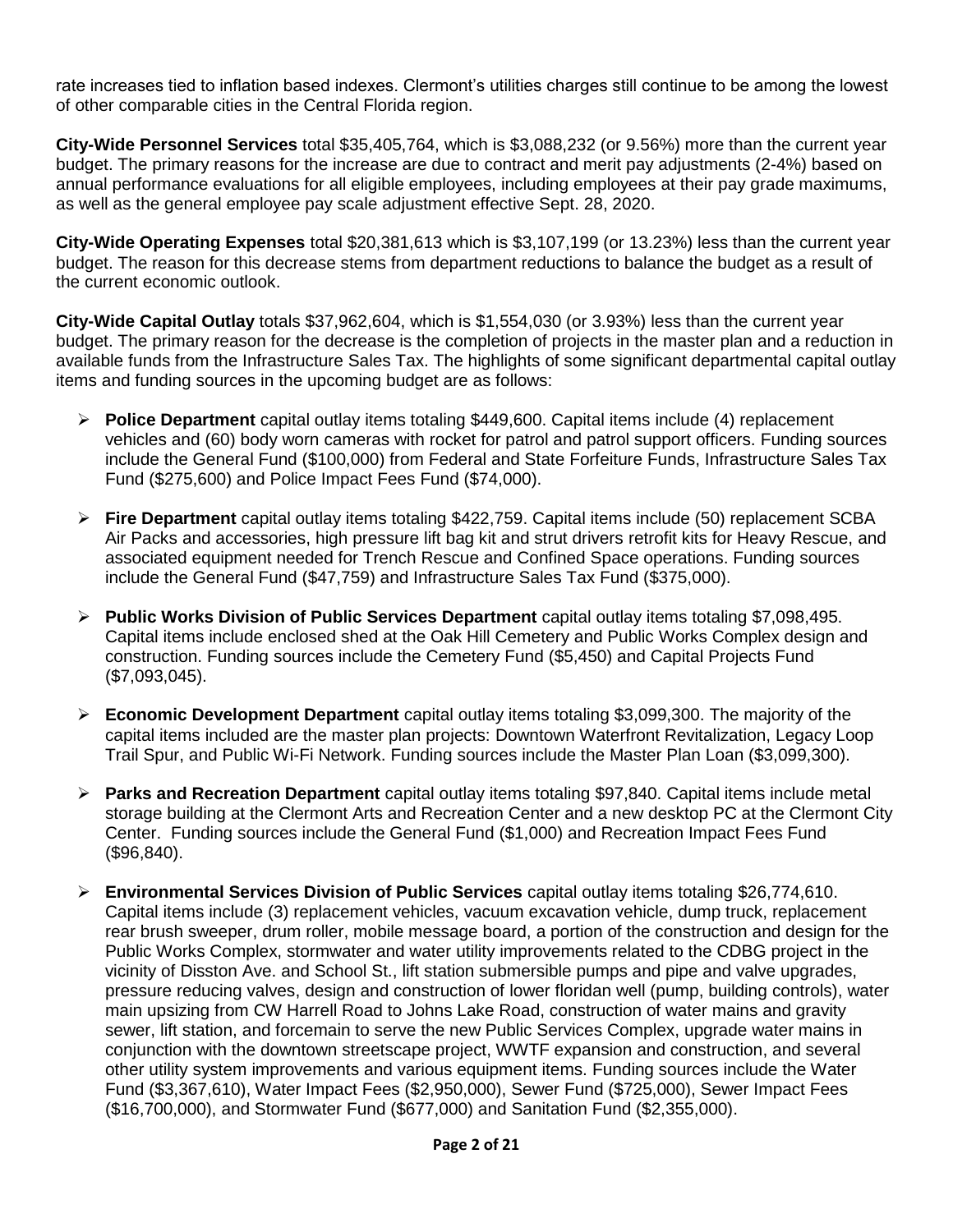**Organizational changes** noted in the budget include the combining of Public Works and Environmental Services into one department of Public Services, the creation of the Building Services Department, revised department name for Planning & Development Services as well as the Procurement Services Department.

 The adopted budget represents a sound financial plan for the new fiscal year that continues to provide the exceptional levels of service expected by our residents. While reserves are being used in some funds, adequate reserves are being maintained for adjustments and emergencies that may occur throughout the year.

 Thank you for your support and guidance with the budget as we continue to build a bright future for the city together.

Sincerely,

 $B\rightarrow\infty$ 

Darren S. Gray City Manager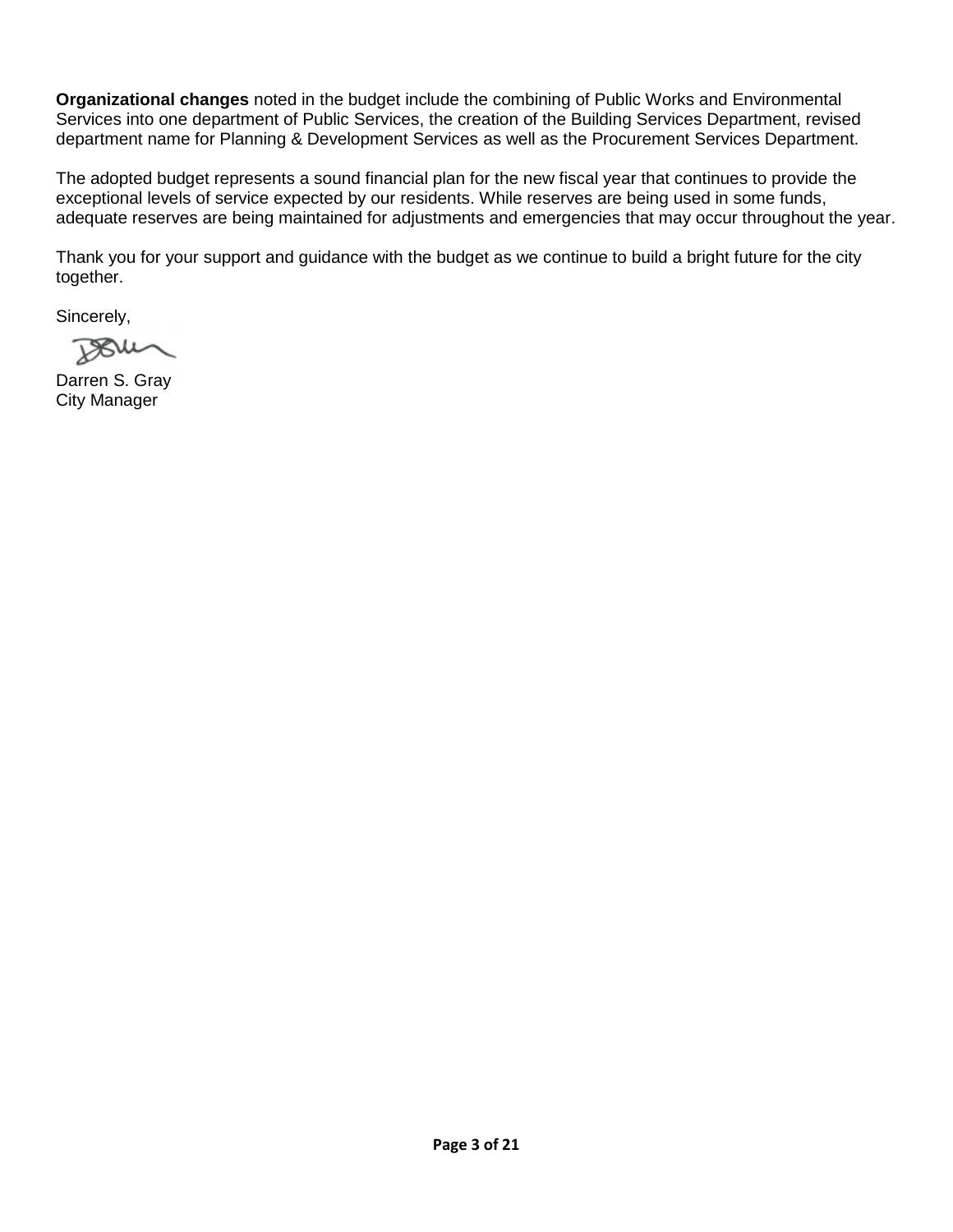# Fiscal Year 2021 Adopted Budget

# Budget Summary All Funds

| <b>Description</b>                               | <b>Dollar Amount</b> |
|--------------------------------------------------|----------------------|
| <b>Estimated Revenues</b>                        |                      |
| <b>Ad Valorem Taxes</b>                          | 14,222,250           |
| <b>Other Taxes</b>                               | 8,328,699            |
| Licenses, Permits & Fees                         | 9,684,300            |
| <b>Intergovernmental Revenues</b>                | 5,028,433            |
| <b>Charges For Services</b>                      | 27,374,766           |
| Fines & Forfeitures                              | 114,200              |
| Miscellaneous Revenue                            | 2,233,838            |
| <b>Interfund Transfers</b>                       | 5,900,221            |
| <b>Total Estimated Revenues</b>                  | 72,886,707           |
| <b>Beginning Reserves</b>                        | 84,849,711           |
| <b>Total Estimated Revenues and Reserves</b>     | 157,736,418          |
|                                                  |                      |
| <b>Estimated Expenditures</b>                    |                      |
| <b>General Government</b>                        | 13,500,641           |
| <b>Public Safety</b>                             | 24,200,231           |
| <b>Physical Environment</b>                      | 50,704,348           |
| <b>Transportation/Public Works</b>               | 3,067,075            |
| <b>Economic Environment</b>                      | 3,669,840            |
| Culture/Recreation                               | 3,231,107            |
| <b>Interfund Transfers</b>                       | 5,900,221            |
| <b>Total Estimated Expenditures</b>              | 104,273,463          |
| <b>Ending Reserves</b>                           | 53,462,955           |
| <b>Total Estimated Expenditures and Reserves</b> | 157,736,418          |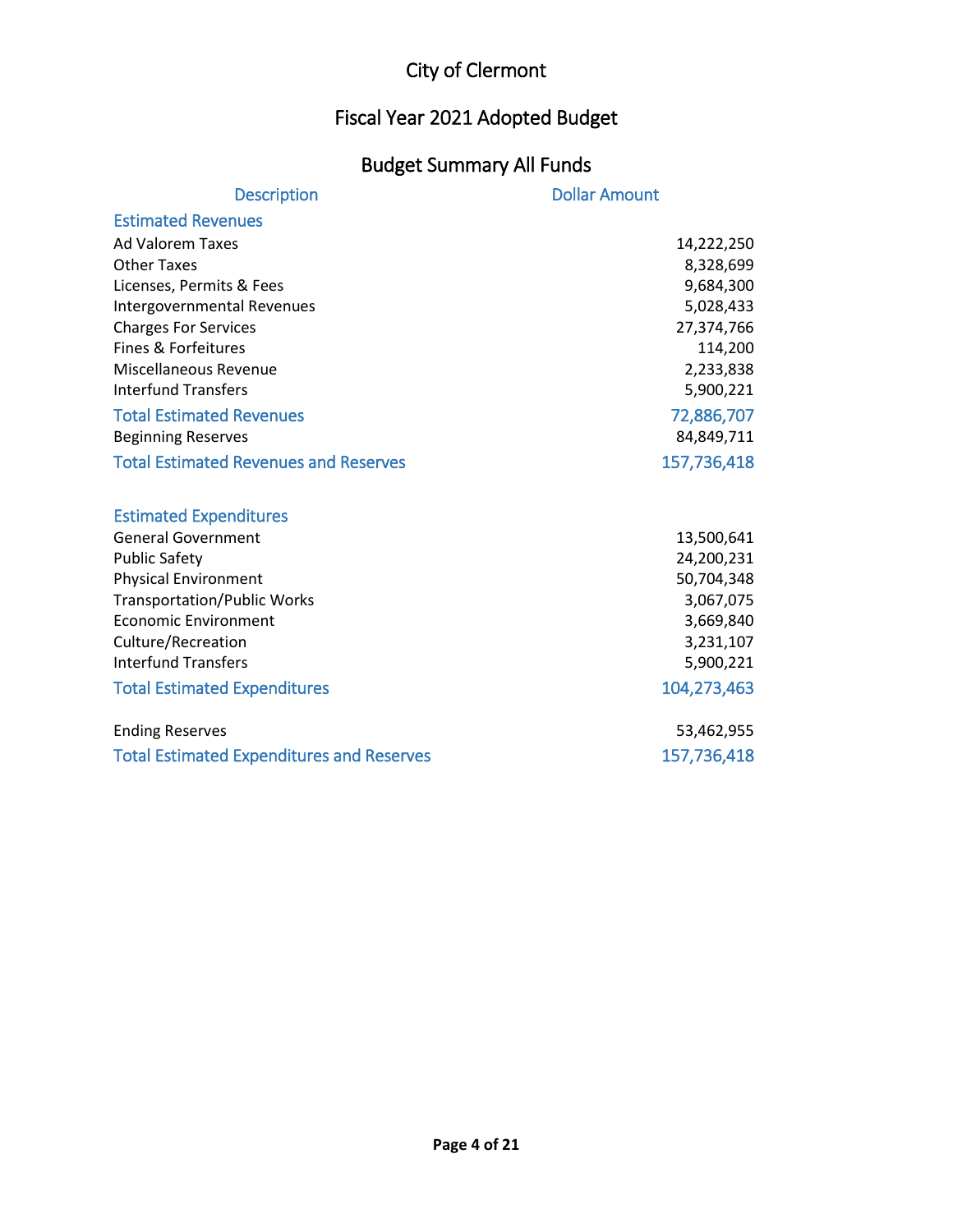#### Fiscal Year 2021 Adopted Budget

# Budget Summary by Fund-General Fund

| <b>Description</b>                               | <b>Dollar Amount</b> |
|--------------------------------------------------|----------------------|
| <b>Estimated Revenues</b>                        |                      |
| <b>Ad Valorem Taxes</b>                          | 13,769,021           |
| <b>Other Taxes</b>                               | 5,662,012            |
| Licenses, Permits & Fees                         | 3,500,300            |
| <b>Intergovernmental Revenues</b>                | 3,578,433            |
| <b>Charges For Services</b>                      | 2,298,801            |
| Fines & Forfeitures                              | 114,200              |
| Miscellaneous Revenue                            | 1,091,383            |
| <b>Interfund Transfers</b>                       | 2,147,211            |
| <b>Total Estimated Revenues</b>                  | 32,161,361           |
| <b>Beginning Reserves</b>                        | 8,426,830            |
| <b>Total Estimated Revenues and Reserves</b>     | 40,588,191           |
|                                                  |                      |
| <b>Estimated Expenditures</b>                    |                      |
| <b>General Government</b>                        | 4,958,988            |
| <b>Public Safety</b>                             | 21,662,866           |
| <b>Physical Environment</b>                      | 956,966              |
| <b>Transportation/Public Works</b>               | 2,950,164            |
| <b>Economic Environment</b>                      | 159,782              |
| Culture/Recreation                               | 3,134,267            |
| <b>Interfund Transfers</b>                       | 218,467              |
| <b>Total Estimated Expenditures</b>              | 34,041,500           |
| <b>Ending Reserves</b>                           | 6,546,691            |
| <b>Total Estimated Expenditures and Reserves</b> | 40,588,191           |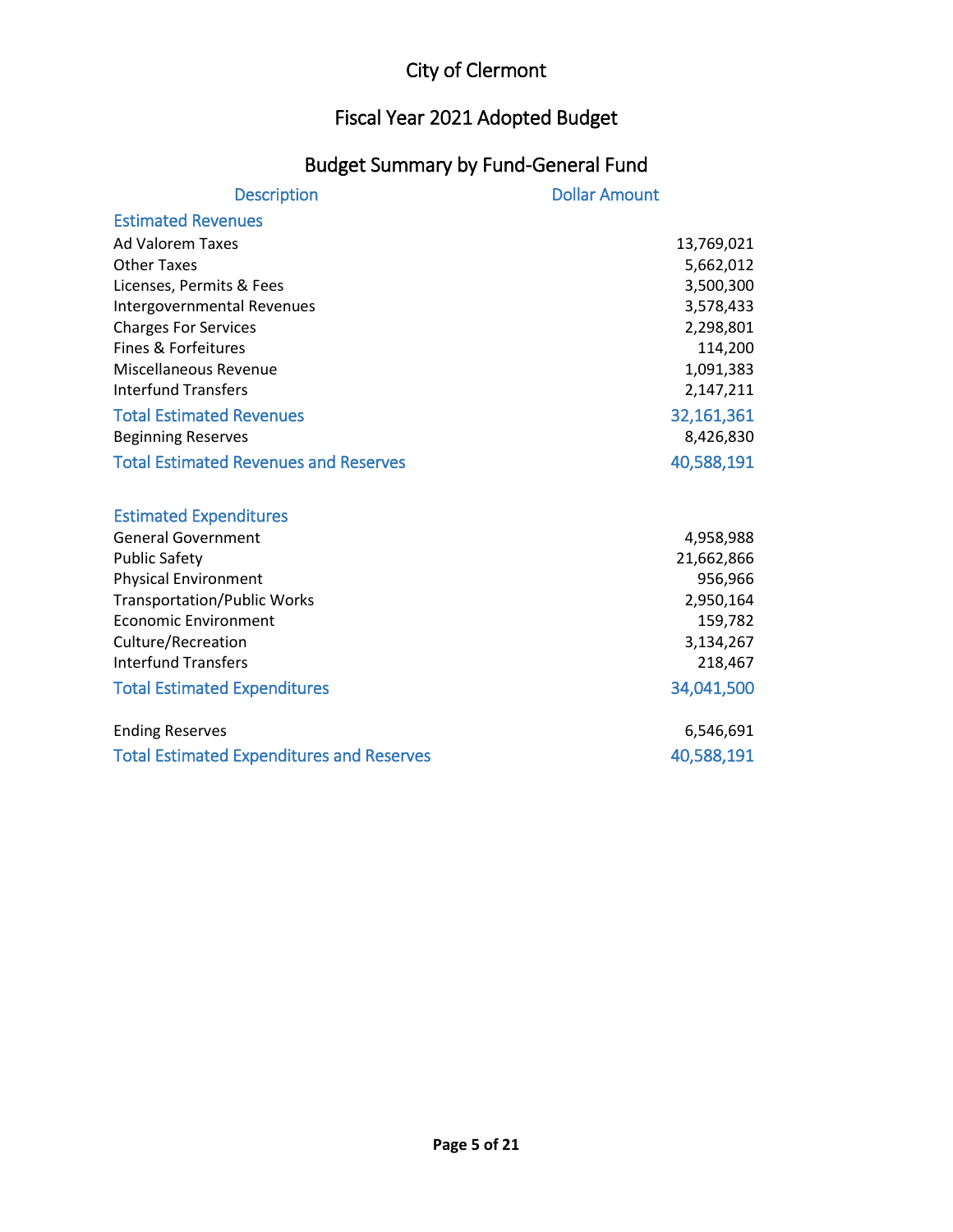#### Fiscal Year 2021 Adopted Budget

# Budget Summary by Fund-Building Services Fund

| <b>Description</b>                                         | <b>Dollar Amount</b> |
|------------------------------------------------------------|----------------------|
| <b>Estimated Revenues</b>                                  |                      |
| <b>Ad Valorem Taxes</b>                                    | 0                    |
| <b>Other Taxes</b>                                         | 0                    |
| Licenses, Permits & Fees                                   | 1,161,000            |
| Intergovernmental Revenues                                 | $\Omega$             |
| <b>Charges For Services</b>                                | 2,500                |
| Fines & Forfeitures                                        |                      |
| Miscellaneous Revenue                                      | 7,200                |
| <b>Interfund Transfers</b>                                 | $\Omega$             |
| <b>Total Estimated Revenues</b>                            | 1,170,700            |
| <b>Beginning Reserves</b>                                  | 1,606,444            |
| <b>Total Estimated Revenues and Reserves</b>               | 2,777,144            |
|                                                            |                      |
| <b>Estimated Expenditures</b><br><b>General Government</b> | $\Omega$             |
| <b>Public Safety</b>                                       | 1,707,017            |
| <b>Physical Environment</b>                                | 0                    |
| <b>Transportation/Public Works</b>                         | 0                    |
| <b>Economic Environment</b>                                | 0                    |
| Culture/Recreation                                         | 0                    |
| <b>Interfund Transfers</b>                                 | $\Omega$             |
| <b>Total Estimated Expenditures</b>                        | 1,707,017            |
| <b>Ending Reserves</b>                                     | 1,070,127            |
| <b>Total Estimated Expenditures and Reserves</b>           | 2,777,144            |
|                                                            |                      |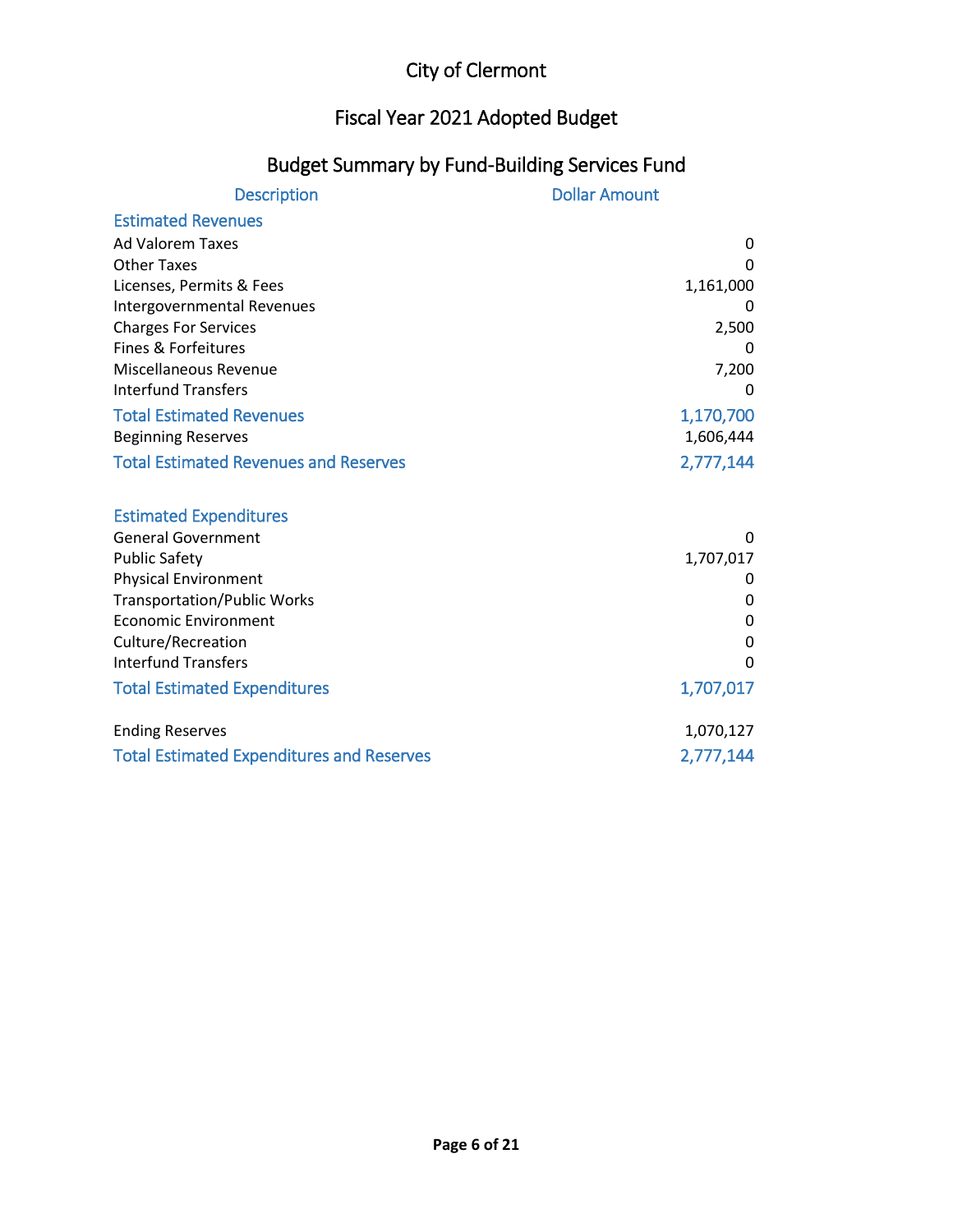# Fiscal Year 2021 Adopted Budget

# Budget Summary by Fund-Infrastructure Surtax Fund

| <b>Description</b>                               | <b>Dollar Amount</b> |
|--------------------------------------------------|----------------------|
| <b>Estimated Revenues</b>                        |                      |
| <b>Ad Valorem Taxes</b>                          | $\Omega$             |
| <b>Other Taxes</b>                               | 2,666,687            |
| Licenses, Permits & Fees                         |                      |
| <b>Intergovernmental Revenues</b>                | 0                    |
| <b>Charges For Services</b>                      | 0                    |
| Fines & Forfeitures                              | O                    |
| Miscellaneous Revenue                            | 4,200                |
| <b>Interfund Transfers</b>                       | 0                    |
| <b>Total Estimated Revenues</b>                  | 2,670,887            |
| <b>Beginning Reserves</b>                        | $\Omega$             |
| <b>Total Estimated Revenues and Reserves</b>     | 2,670,887            |
|                                                  |                      |
| <b>Estimated Expenditures</b>                    |                      |
| <b>General Government</b>                        | 20,463               |
| <b>Public Safety</b>                             | 755,637              |
| <b>Physical Environment</b>                      | $\Omega$             |
| <b>Transportation/Public Works</b>               | 1,049                |
| <b>Economic Environment</b>                      | 0                    |
| Culture/Recreation                               | $\Omega$             |
| <b>Interfund Transfers</b>                       | 1,893,738            |
| <b>Total Estimated Expenditures</b>              | 2,670,887            |
| <b>Ending Reserves</b>                           | 0                    |
| <b>Total Estimated Expenditures and Reserves</b> | 2,670,887            |
|                                                  |                      |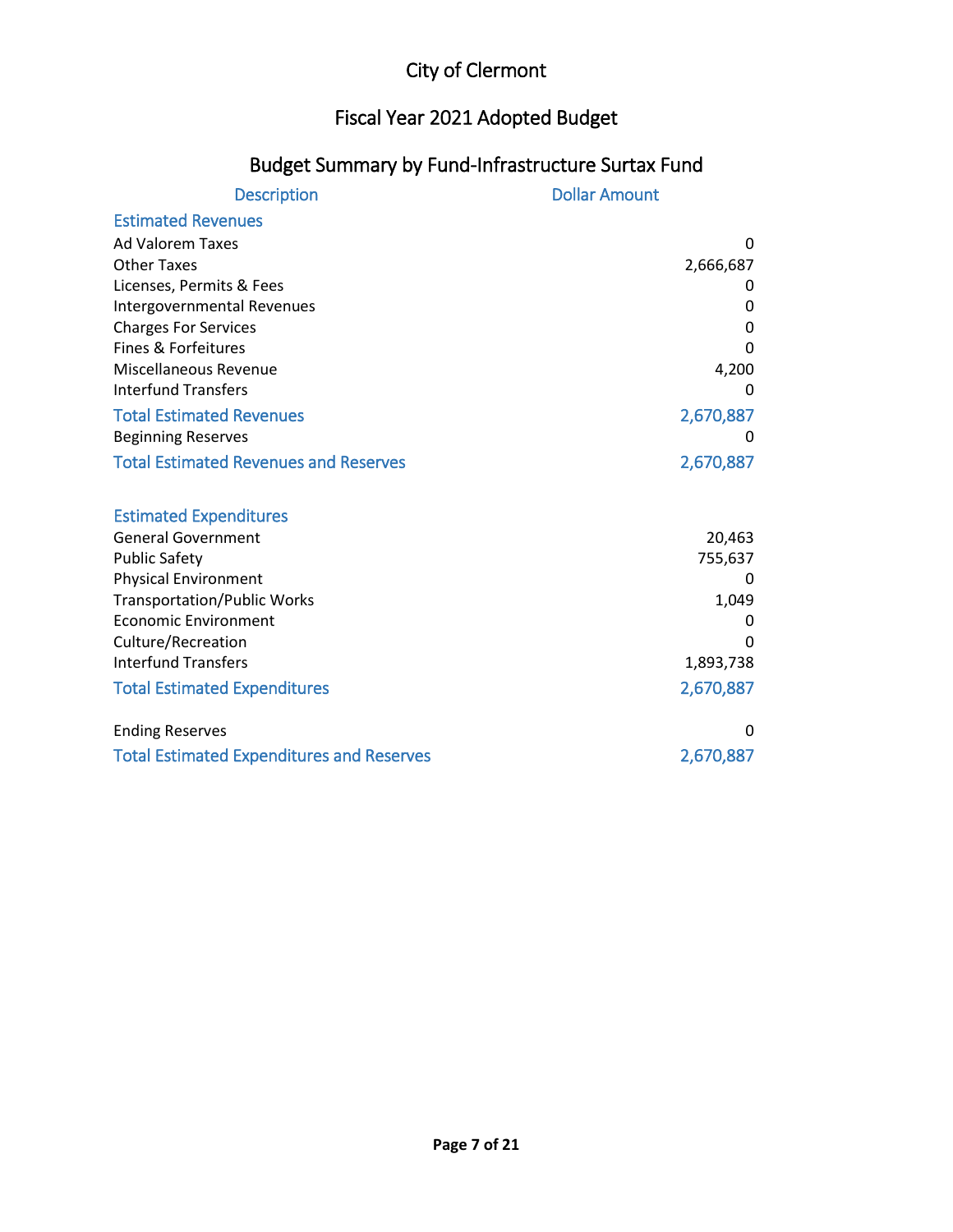#### Fiscal Year 2021 Adopted Budget

# Budget Summary by Fund-Cemetery Fund

| <b>Description</b>                               | <b>Dollar Amount</b> |
|--------------------------------------------------|----------------------|
| <b>Estimated Revenues</b>                        |                      |
| <b>Ad Valorem Taxes</b>                          | 0                    |
| <b>Other Taxes</b>                               | 0                    |
| Licenses, Permits & Fees                         | 0                    |
| Intergovernmental Revenues                       | 0                    |
| <b>Charges For Services</b>                      | 0                    |
| Fines & Forfeitures                              | $\Omega$             |
| Miscellaneous Revenue                            | 119,200              |
| <b>Interfund Transfers</b>                       | 0                    |
| <b>Total Estimated Revenues</b>                  | 119,200              |
| <b>Beginning Reserves</b>                        | 1,359,486            |
| <b>Total Estimated Revenues and Reserves</b>     | 1,478,686            |
|                                                  |                      |
| <b>Estimated Expenditures</b>                    |                      |
| <b>General Government</b>                        | 0                    |
| <b>Public Safety</b>                             | 0                    |
| <b>Physical Environment</b>                      | $\Omega$             |
| <b>Transportation/Public Works</b>               | 115,288              |
| <b>Economic Environment</b>                      | 0                    |
| Culture/Recreation                               | 0                    |
| <b>Interfund Transfers</b>                       | $\Omega$             |
| <b>Total Estimated Expenditures</b>              | 115,288              |
| <b>Ending Reserves</b>                           | 1,363,398            |
| <b>Total Estimated Expenditures and Reserves</b> | 1,478,686            |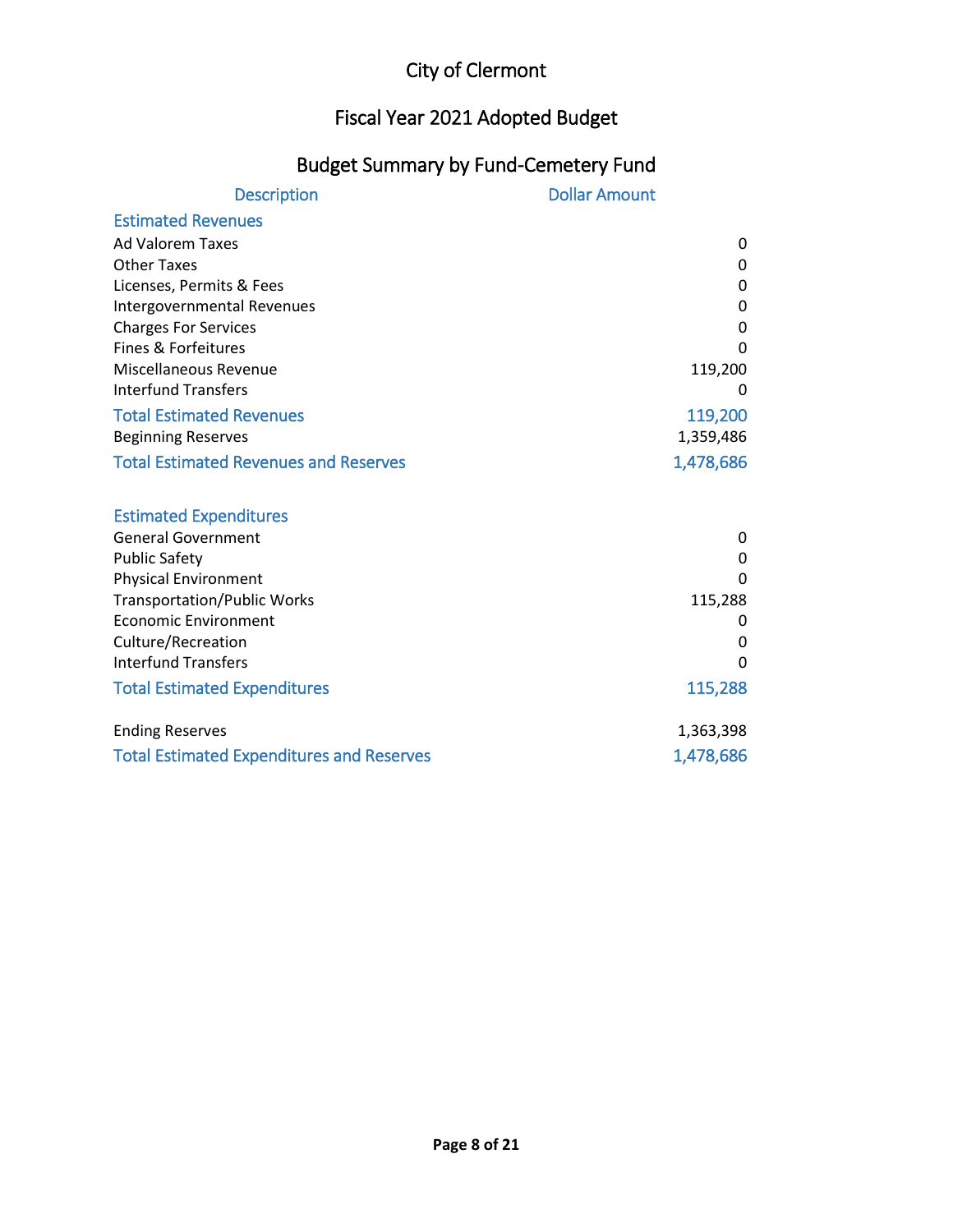## Fiscal Year 2021 Adopted Budget

#### Budget Summary by Fund-Recreation Impact Fee Fund

| <b>Description</b>                                  | <b>Dollar Amount</b> |
|-----------------------------------------------------|----------------------|
| <b>Estimated Revenues</b>                           |                      |
| <b>Ad Valorem Taxes</b>                             | 0                    |
| <b>Other Taxes</b>                                  | 0                    |
| Licenses, Permits & Fees                            | 1,000,000            |
| Intergovernmental Revenues                          | O                    |
| <b>Charges For Services</b>                         | 0                    |
| Fines & Forfeitures                                 | 0                    |
| Miscellaneous Revenue                               | 7,200                |
| <b>Interfund Transfers</b>                          | 0                    |
| <b>Total Estimated Revenues</b>                     | 1,007,200            |
| <b>Beginning Reserves</b>                           | 1,743,948            |
| <b>Total Estimated Revenues and Reserves</b>        | 2,751,148            |
|                                                     |                      |
| <b>Estimated Expenditures</b>                       |                      |
| <b>General Government</b>                           | 0<br>0               |
| <b>Public Safety</b><br><b>Physical Environment</b> | 0                    |
| <b>Transportation/Public Works</b>                  | 574                  |
| <b>Economic Environment</b>                         | $\Omega$             |
| Culture/Recreation                                  | 96,840               |
| <b>Interfund Transfers</b>                          | 569,540              |
| <b>Total Estimated Expenditures</b>                 | 666,954              |
|                                                     |                      |
| <b>Ending Reserves</b>                              | 2,084,194            |
| <b>Total Estimated Expenditures and Reserves</b>    | 2,751,148            |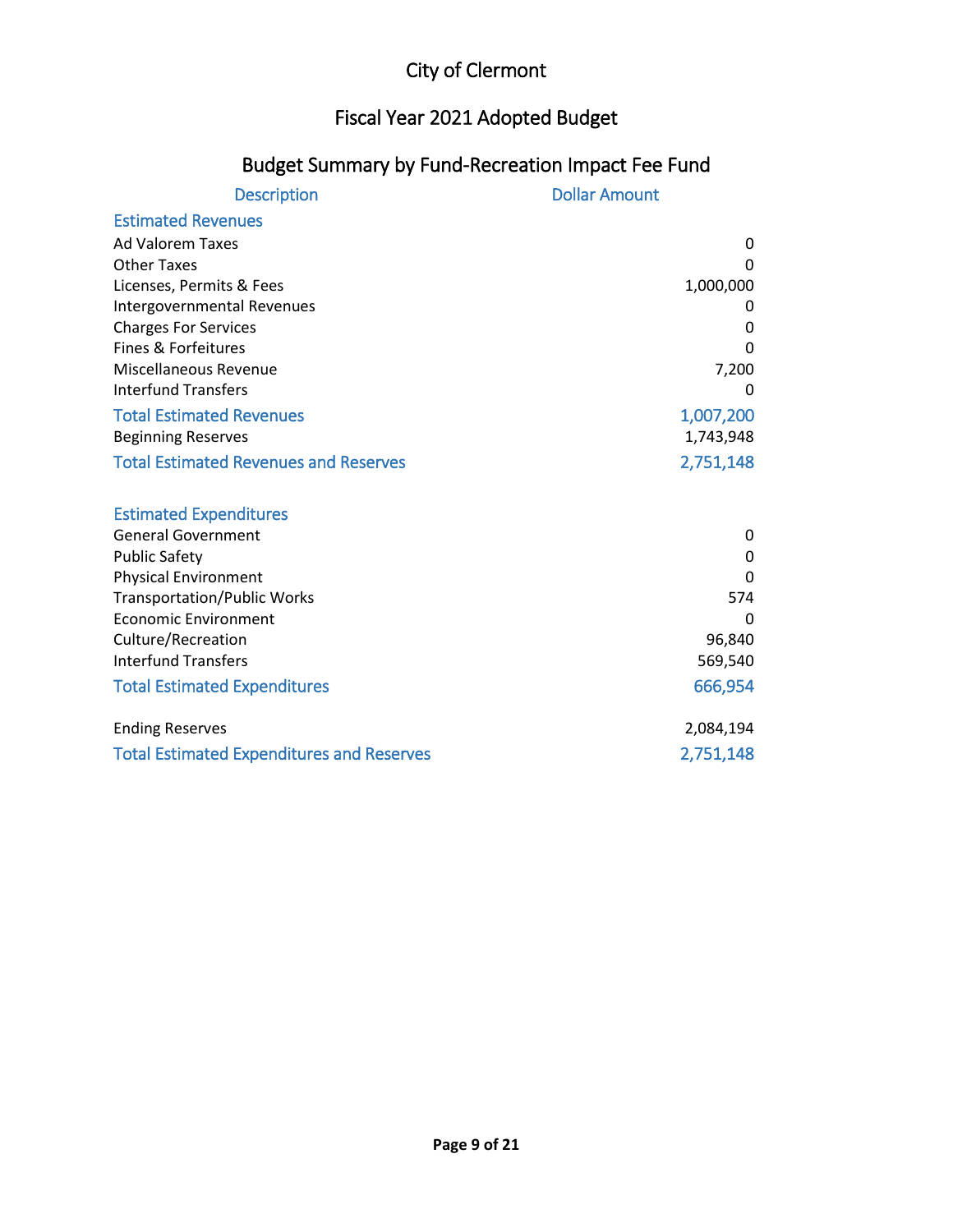#### Fiscal Year 2021 Adopted Budget

## Budget Summary by Fund-Police Impact Fee Fund

| <b>Description</b>                               | <b>Dollar Amount</b> |
|--------------------------------------------------|----------------------|
| <b>Estimated Revenues</b>                        |                      |
| <b>Ad Valorem Taxes</b>                          | 0                    |
| <b>Other Taxes</b>                               | $\Omega$             |
| Licenses, Permits & Fees                         | 300,000              |
| Intergovernmental Revenues                       | 0                    |
| <b>Charges For Services</b>                      | 0                    |
| Fines & Forfeitures                              | 0                    |
| Miscellaneous Revenue                            | 3,600                |
| <b>Interfund Transfers</b>                       | 0                    |
| <b>Total Estimated Revenues</b>                  | 303,600              |
| <b>Beginning Reserves</b>                        | 684,261              |
| <b>Total Estimated Revenues and Reserves</b>     | 987,861              |
|                                                  |                      |
| <b>Estimated Expenditures</b>                    |                      |
| <b>General Government</b>                        | $\Omega$             |
| <b>Public Safety</b>                             | 74,329               |
| <b>Physical Environment</b>                      | 0                    |
| <b>Transportation/Public Works</b>               | 0                    |
| <b>Economic Environment</b>                      | $\mathbf 0$          |
| Culture/Recreation                               | $\Omega$             |
| <b>Interfund Transfers</b>                       | 151,248              |
| <b>Total Estimated Expenditures</b>              | 225 577              |
| <b>Ending Reserves</b>                           | 762,284              |
| <b>Total Estimated Expenditures and Reserves</b> | 987,861              |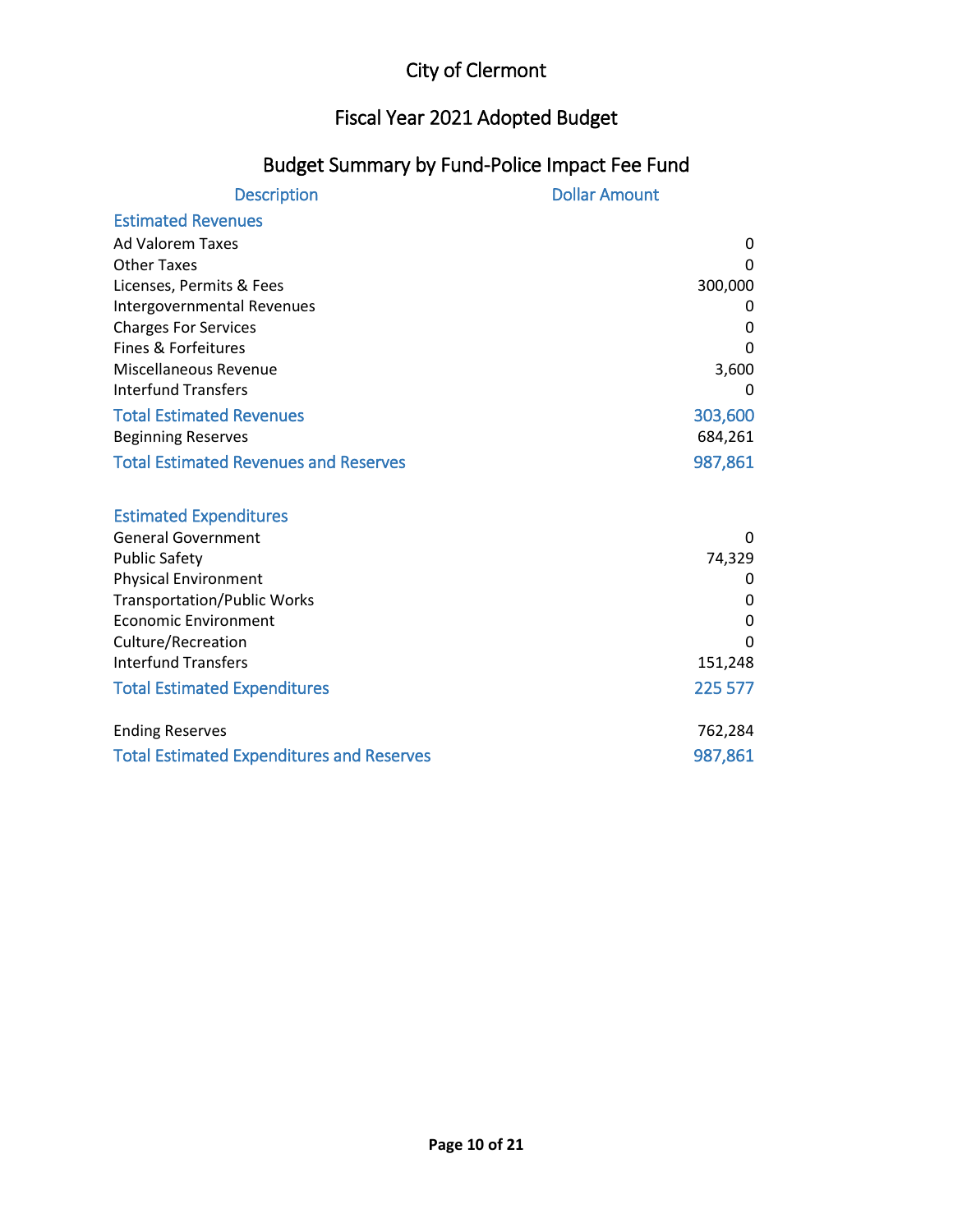#### Fiscal Year 2021 Adopted Budget

## Budget Summary by Fund-Fire Impact Fee Fund

| <b>Description</b>                               | <b>Dollar Amount</b> |
|--------------------------------------------------|----------------------|
| <b>Estimated Revenues</b>                        |                      |
| <b>Ad Valorem Taxes</b>                          | 0                    |
| <b>Other Taxes</b>                               | $\Omega$             |
| Licenses, Permits & Fees                         | 390,000              |
| Intergovernmental Revenues                       | 0                    |
| <b>Charges For Services</b>                      | 0                    |
| Fines & Forfeitures                              | $\Omega$             |
| Miscellaneous Revenue                            | 6,000                |
| <b>Interfund Transfers</b>                       | 0                    |
| <b>Total Estimated Revenues</b>                  | 396,000              |
| <b>Beginning Reserves</b>                        | 1,257,788            |
| <b>Total Estimated Revenues and Reserves</b>     | 1,653,788            |
|                                                  |                      |
| <b>Estimated Expenditures</b>                    |                      |
| <b>General Government</b>                        | 0                    |
| <b>Public Safety</b>                             | 382                  |
| <b>Physical Environment</b>                      | 0                    |
| <b>Transportation/Public Works</b>               | 0                    |
| <b>Economic Environment</b>                      | 0                    |
| Culture/Recreation                               | 0                    |
| <b>Interfund Transfers</b>                       | 0                    |
| <b>Total Estimated Expenditures</b>              | 382                  |
| <b>Ending Reserves</b>                           | 1,653,406            |
| <b>Total Estimated Expenditures and Reserves</b> | 1,653,788            |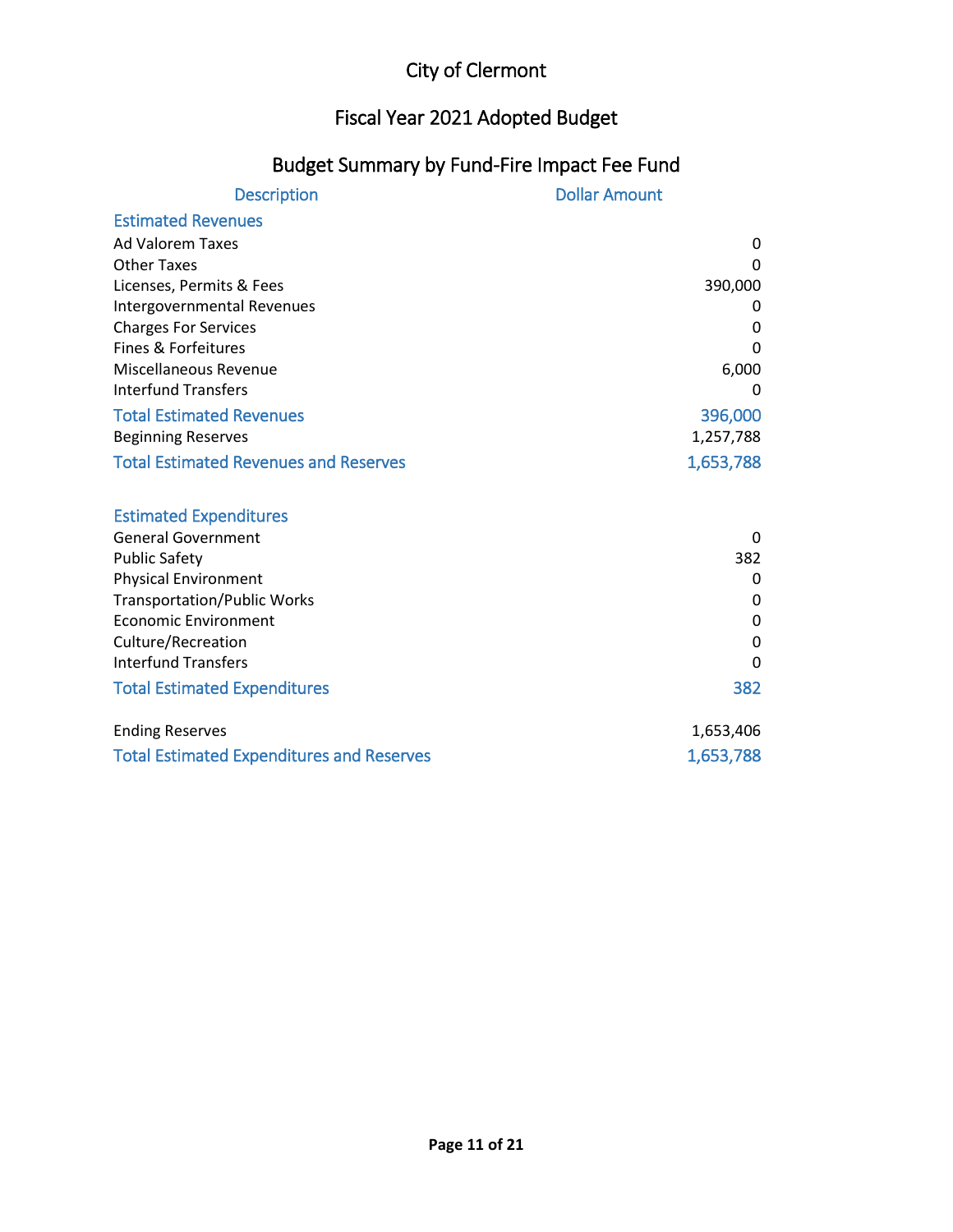#### Fiscal Year 2021 Adopted Budget

## Budget Summary by Fund-Debt Service Fund

| <b>Description</b>                               | <b>Dollar Amount</b> |
|--------------------------------------------------|----------------------|
| <b>Estimated Revenues</b>                        |                      |
| <b>Ad Valorem Taxes</b>                          | 0                    |
| <b>Other Taxes</b>                               | 0                    |
| Licenses, Permits & Fees                         | 0                    |
| <b>Intergovernmental Revenues</b>                | 0                    |
| <b>Charges For Services</b>                      | 0                    |
| Fines & Forfeitures                              | 0                    |
| Miscellaneous Revenue                            | 2,400                |
| <b>Interfund Transfers</b>                       | 2,832,993            |
| <b>Total Estimated Revenues</b>                  | 2,835,393            |
| <b>Beginning Reserves</b>                        | 1,808,175            |
| <b>Total Estimated Revenues and Reserves</b>     | 4,643,568            |
|                                                  |                      |
| <b>Estimated Expenditures</b>                    |                      |
| <b>General Government</b>                        | 2,807,855            |
| <b>Public Safety</b>                             | 0                    |
| <b>Physical Environment</b>                      | 0                    |
| <b>Transportation/Public Works</b>               | 0                    |
| <b>Economic Environment</b>                      | 0                    |
| Culture/Recreation                               | 0                    |
| <b>Interfund Transfers</b>                       | $\Omega$             |
| <b>Total Estimated Expenditures</b>              | 2,807,855            |
| <b>Ending Reserves</b>                           | 1,835,713            |
| <b>Total Estimated Expenditures and Reserves</b> | 4,643,568            |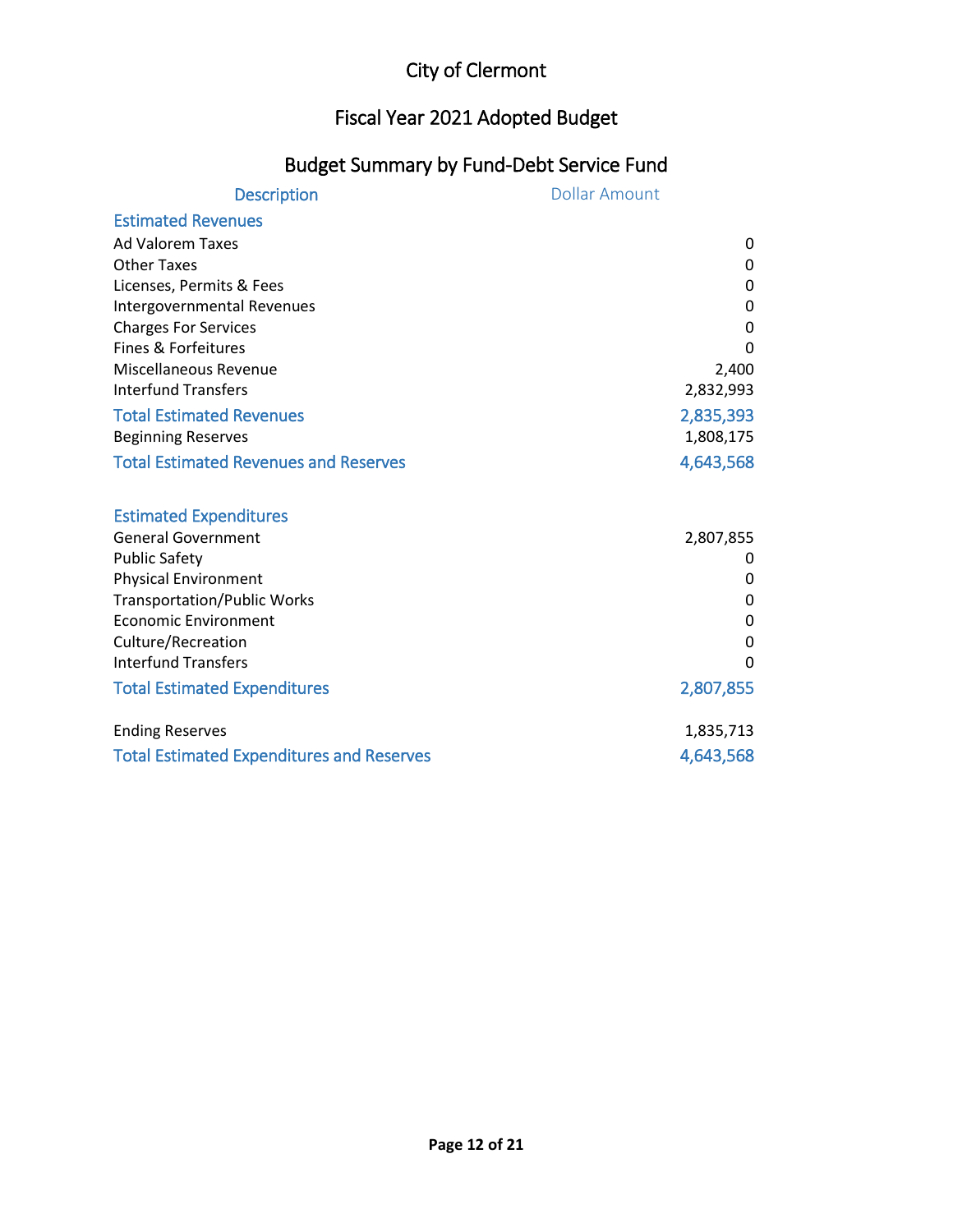#### Fiscal Year 2021 Adopted Budget

#### Budget Summary by Fund-Capital Projects Fund

| <b>Description</b>                               | <b>Dollar Amount</b> |
|--------------------------------------------------|----------------------|
| <b>Estimated Revenues</b>                        |                      |
| <b>Ad Valorem Taxes</b>                          | 0                    |
| <b>Other Taxes</b>                               | 0                    |
| Licenses, Permits & Fees                         | $\Omega$             |
| Intergovernmental Revenues                       | 700,000              |
| <b>Charges For Services</b>                      | 0                    |
| Fines & Forfeitures                              | 0                    |
| Miscellaneous Revenue                            | 175,000              |
| <b>Interfund Transfers</b>                       | 0                    |
| <b>Total Estimated Revenues</b>                  | 875,000              |
| <b>Beginning Reserves</b>                        | 15,930,165           |
| <b>Total Estimated Revenues and Reserves</b>     | 16,805,165           |
|                                                  |                      |
| <b>Estimated Expenditures</b>                    |                      |
| <b>General Government</b>                        | 1,009                |
| <b>Public Safety</b>                             | $\Omega$             |
| <b>Physical Environment</b>                      | 7,093,045            |
| <b>Transportation/Public Works</b>               |                      |
| <b>Economic Environment</b>                      | 3,099,300            |
| Culture/Recreation                               | 0                    |
| <b>Interfund Transfers</b>                       | 0                    |
| <b>Total Estimated Expenditures</b>              | 10,193,354           |
| <b>Ending Reserves</b>                           | 6,611,811            |
| <b>Total Estimated Expenditures and Reserves</b> | 16,805,165           |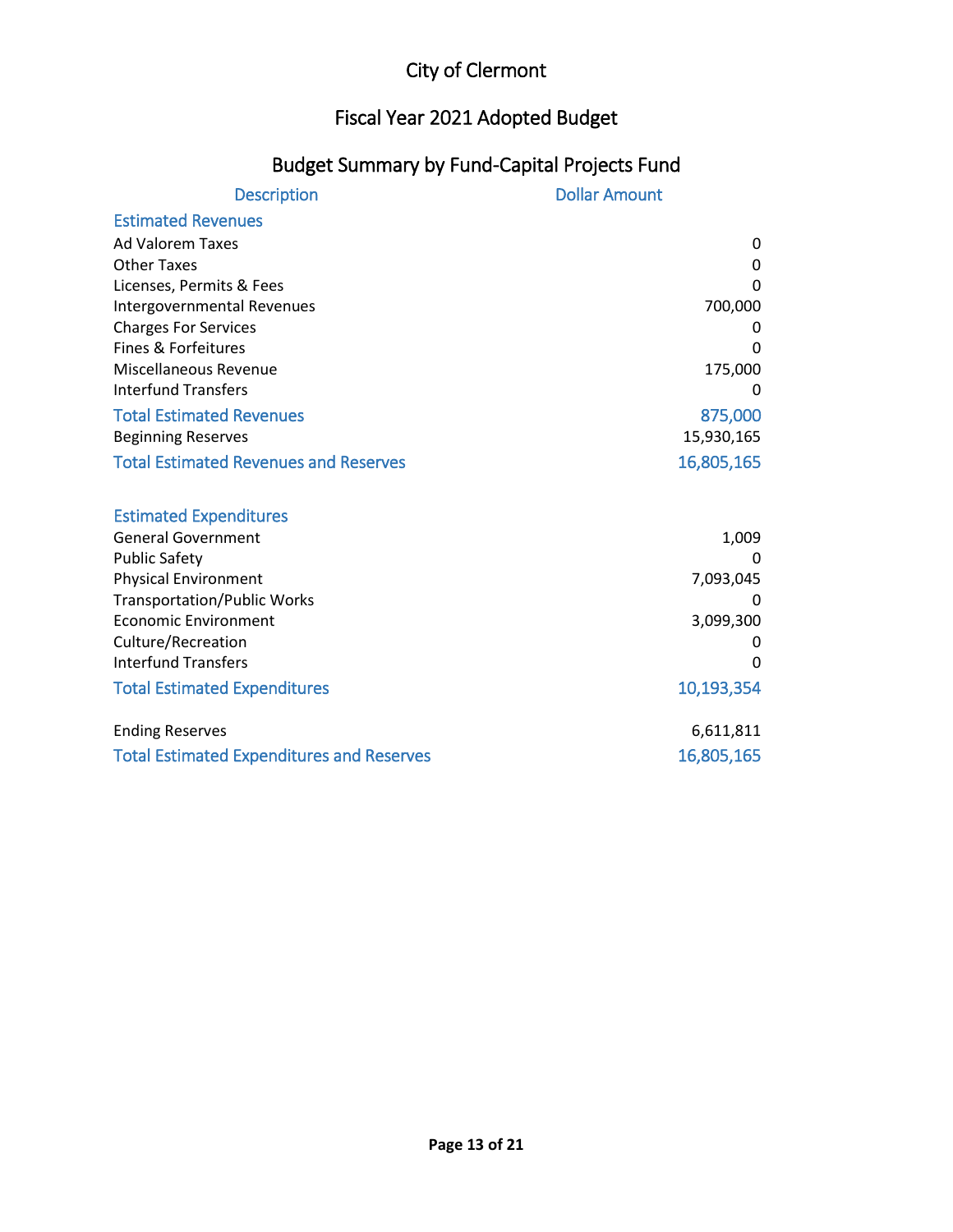#### Fiscal Year 2021 Adopted Budget

# Budget Summary by Fund-Water Fund

| <b>Description</b>                               | <b>Dollar Amount</b> |
|--------------------------------------------------|----------------------|
| <b>Estimated Revenues</b>                        |                      |
| <b>Ad Valorem Taxes</b>                          | 0                    |
| <b>Other Taxes</b>                               | 0                    |
| Licenses, Permits & Fees                         | $\Omega$             |
| <b>Intergovernmental Revenues</b>                | 541,037              |
| <b>Charges For Services</b>                      | 7,100,000            |
| Fines & Forfeitures                              | 0                    |
| <b>Miscellaneous Revenue</b>                     | 456,500              |
| <b>Interfund Transfers</b>                       | 331,117              |
| <b>Total Estimated Revenues</b>                  | 8,428,654            |
| <b>Beginning Reserves</b>                        | 12,046,600           |
| <b>Total Estimated Revenues and Reserves</b>     | 20,475,254           |
|                                                  |                      |
| <b>Estimated Expenditures</b>                    |                      |
| <b>General Government</b>                        | 0                    |
| <b>Public Safety</b>                             | 0                    |
| <b>Physical Environment</b>                      | 9,011,427            |
| <b>Transportation/Public Works</b>               | 0                    |
| <b>Economic Environment</b>                      | 0                    |
| Culture/Recreation                               | n                    |
| <b>Interfund Transfers</b>                       | 1,060,911            |
| <b>Total Estimated Expenditures</b>              | 10,072,338           |
| <b>Ending Reserves</b>                           | 10,402,916           |
| <b>Total Estimated Expenditures and Reserves</b> | 20,475,254           |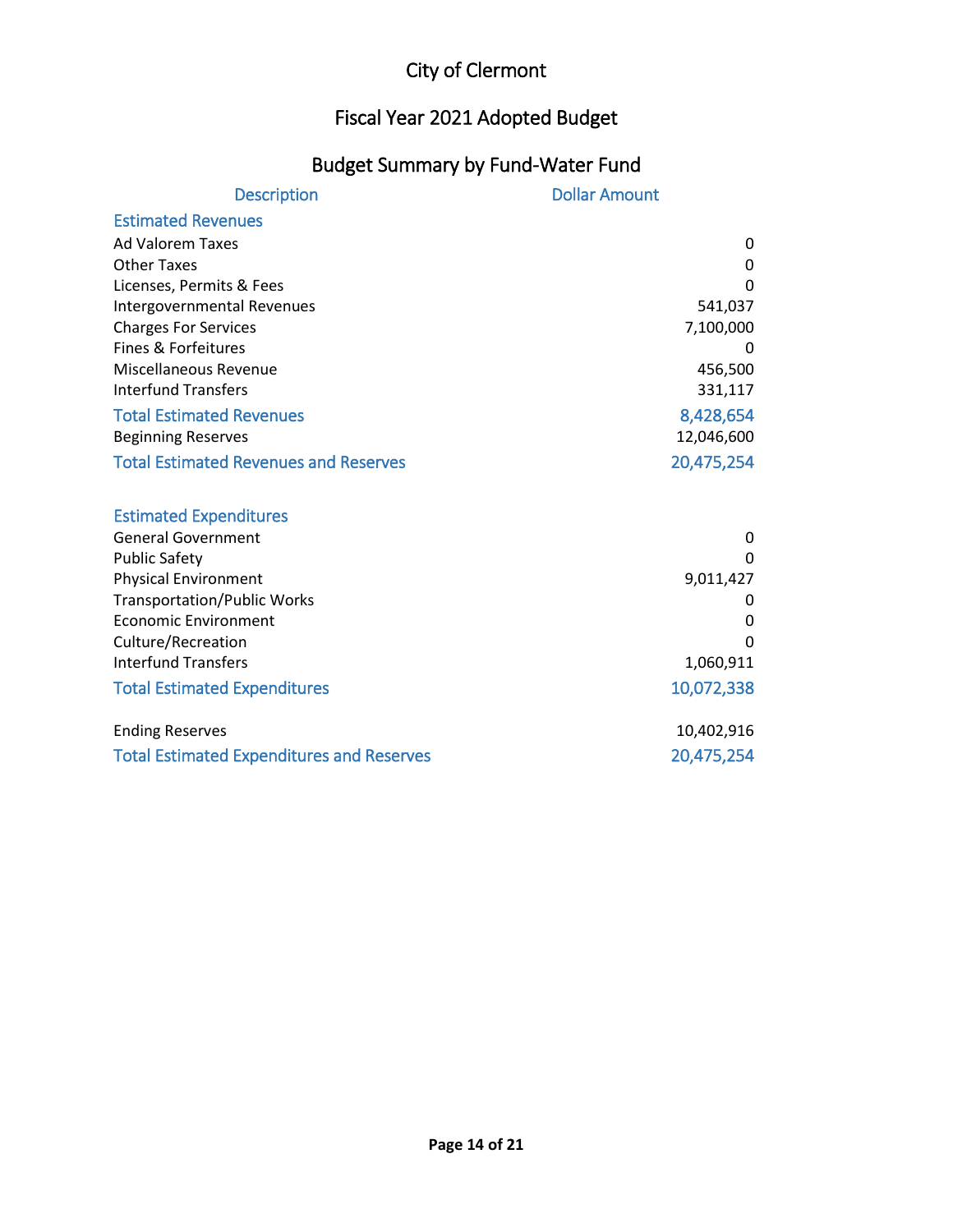#### Fiscal Year 2021 Adopted Budget

# Budget Summary by Fund-Water Impact Fee Fund

| <b>Description</b>                               | <b>Dollar Amount</b> |
|--------------------------------------------------|----------------------|
| <b>Estimated Revenues</b>                        |                      |
| <b>Ad Valorem Taxes</b>                          | 0                    |
| <b>Other Taxes</b>                               | $\Omega$             |
| Licenses, Permits & Fees                         | 1,111,000            |
| <b>Intergovernmental Revenues</b>                | 0                    |
| <b>Charges For Services</b>                      | 0                    |
| Fines & Forfeitures                              | O                    |
| Miscellaneous Revenue                            | 30,000               |
| <b>Interfund Transfers</b>                       | 0                    |
| <b>Total Estimated Revenues</b>                  | 1,141,000            |
| <b>Beginning Reserves</b>                        | 5,395,962            |
| <b>Total Estimated Revenues and Reserves</b>     | 6,536,962            |
|                                                  |                      |
| <b>Estimated Expenditures</b>                    |                      |
| <b>General Government</b>                        | 0                    |
| <b>Public Safety</b>                             | $\Omega$             |
| <b>Physical Environment</b>                      | 2,951,808            |
| <b>Transportation/Public Works</b>               |                      |
| <b>Economic Environment</b>                      | 0                    |
| Culture/Recreation                               | $\Omega$             |
| <b>Interfund Transfers</b>                       | 331,117              |
| <b>Total Estimated Expenditures</b>              | 3,282,925            |
| <b>Ending Reserves</b>                           | 3,254,037            |
| <b>Total Estimated Expenditures and Reserves</b> | 6,536,962            |
|                                                  |                      |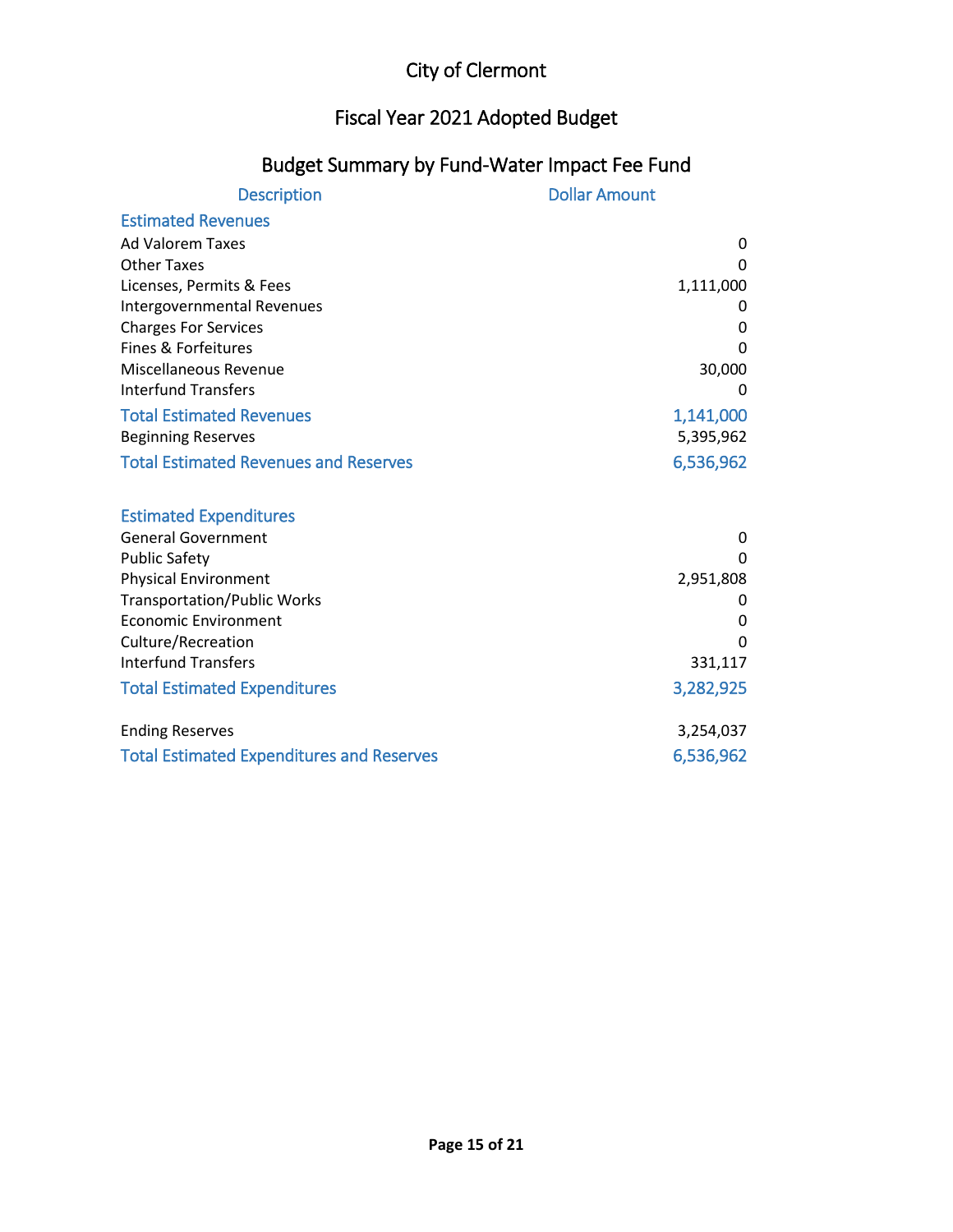#### Fiscal Year 2021 Adopted Budget

# Budget Summary by Fund-Sewer Fund

| <b>Description</b>                               | <b>Dollar Amount</b> |
|--------------------------------------------------|----------------------|
| <b>Estimated Revenues</b>                        |                      |
| <b>Ad Valorem Taxes</b>                          | 0                    |
| <b>Other Taxes</b>                               | 0                    |
| Licenses, Permits & Fees                         | $\mathbf 0$          |
| Intergovernmental Revenues                       | $\Omega$             |
| <b>Charges For Services</b>                      | 7,242,000            |
| Fines & Forfeitures                              | $\Omega$             |
| Miscellaneous Revenue                            | 61,000               |
| <b>Interfund Transfers</b>                       | 588,900              |
| <b>Total Estimated Revenues</b>                  | 7,891,900            |
| <b>Beginning Reserves</b>                        | 10,753,228           |
| <b>Total Estimated Revenues and Reserves</b>     | 18,645,128           |
|                                                  |                      |
| <b>Estimated Expenditures</b>                    |                      |
| <b>General Government</b>                        | 0                    |
| <b>Public Safety</b>                             | $\Omega$             |
| <b>Physical Environment</b>                      | 6,399,392            |
| <b>Transportation/Public Works</b>               | 0                    |
| <b>Economic Environment</b>                      | 0                    |
| Culture/Recreation                               |                      |
| <b>Interfund Transfers</b>                       | 1,086,300            |
| <b>Total Estimated Expenditures</b>              | 7,485,692            |
| <b>Ending Reserves</b>                           | 11,159,436           |
| <b>Total Estimated Expenditures and Reserves</b> | 18,645,128           |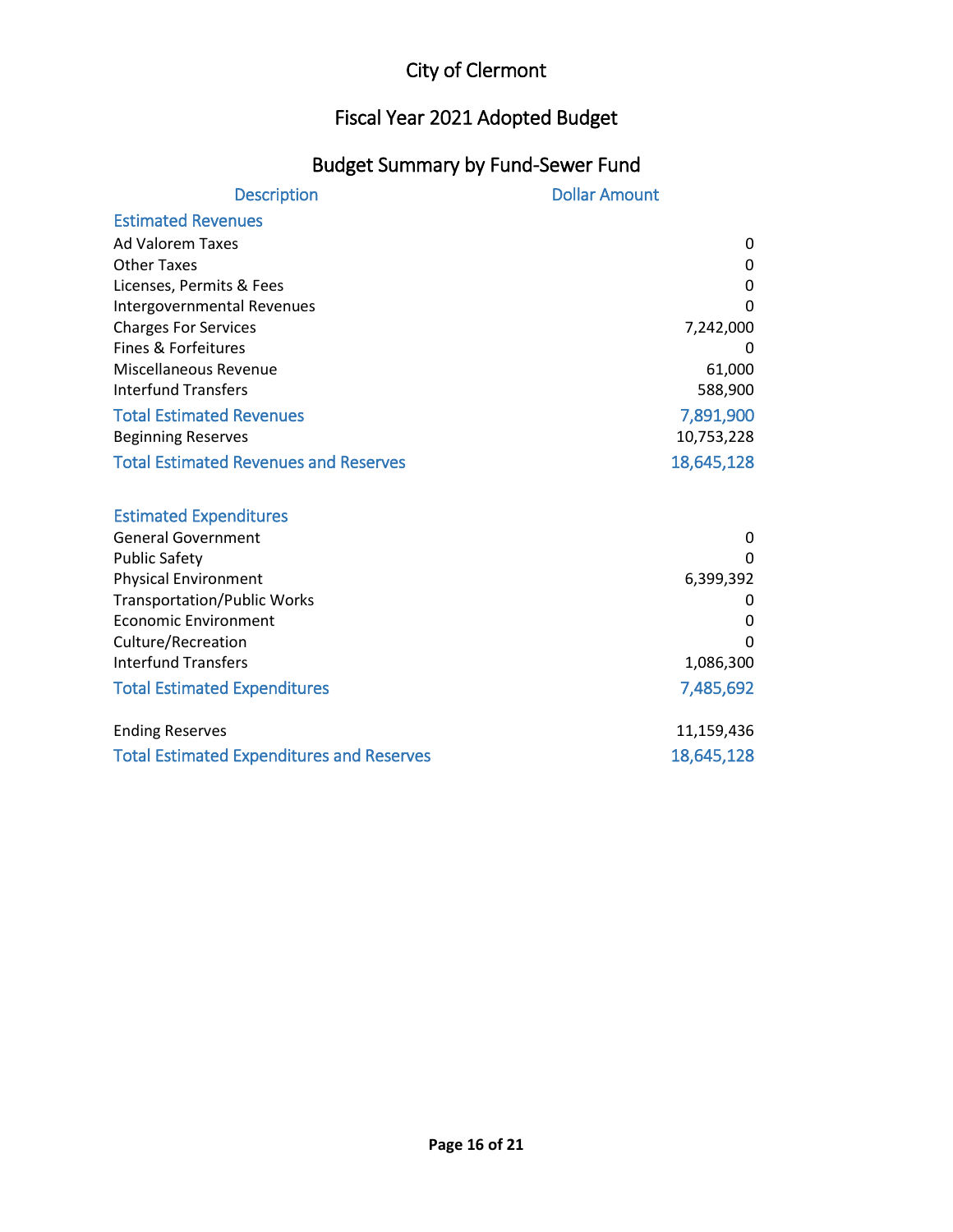#### Fiscal Year 2021 Adopted Budget

## Budget Summary by Fund-Sewer Impact Fee Fund

| <b>Description</b>                               | <b>Dollar Amount</b> |
|--------------------------------------------------|----------------------|
| <b>Estimated Revenues</b>                        |                      |
| <b>Ad Valorem Taxes</b>                          | 0                    |
| <b>Other Taxes</b>                               | $\Omega$             |
| Licenses, Permits & Fees                         | 2,222,000            |
| Intergovernmental Revenues                       | 0                    |
| <b>Charges For Services</b>                      | 0                    |
| Fines & Forfeitures                              | O                    |
| <b>Miscellaneous Revenue</b>                     | 125,000              |
| <b>Interfund Transfers</b>                       | 0                    |
| <b>Total Estimated Revenues</b>                  | 2,347,000            |
| <b>Beginning Reserves</b>                        | 16,852,856           |
| <b>Total Estimated Revenues and Reserves</b>     | 19,199,856           |
|                                                  |                      |
| <b>Estimated Expenditures</b>                    |                      |
| <b>General Government</b>                        | 0                    |
| <b>Public Safety</b>                             | $\Omega$             |
| <b>Physical Environment</b>                      | 16,707,587           |
| <b>Transportation/Public Works</b>               |                      |
| <b>Economic Environment</b>                      | 0                    |
| Culture/Recreation                               | $\Omega$             |
| <b>Interfund Transfers</b>                       | 588,900              |
| <b>Total Estimated Expenditures</b>              | 17,296,487           |
| <b>Ending Reserves</b>                           | 1,903,369            |
| <b>Total Estimated Expenditures and Reserves</b> | 19,199,856           |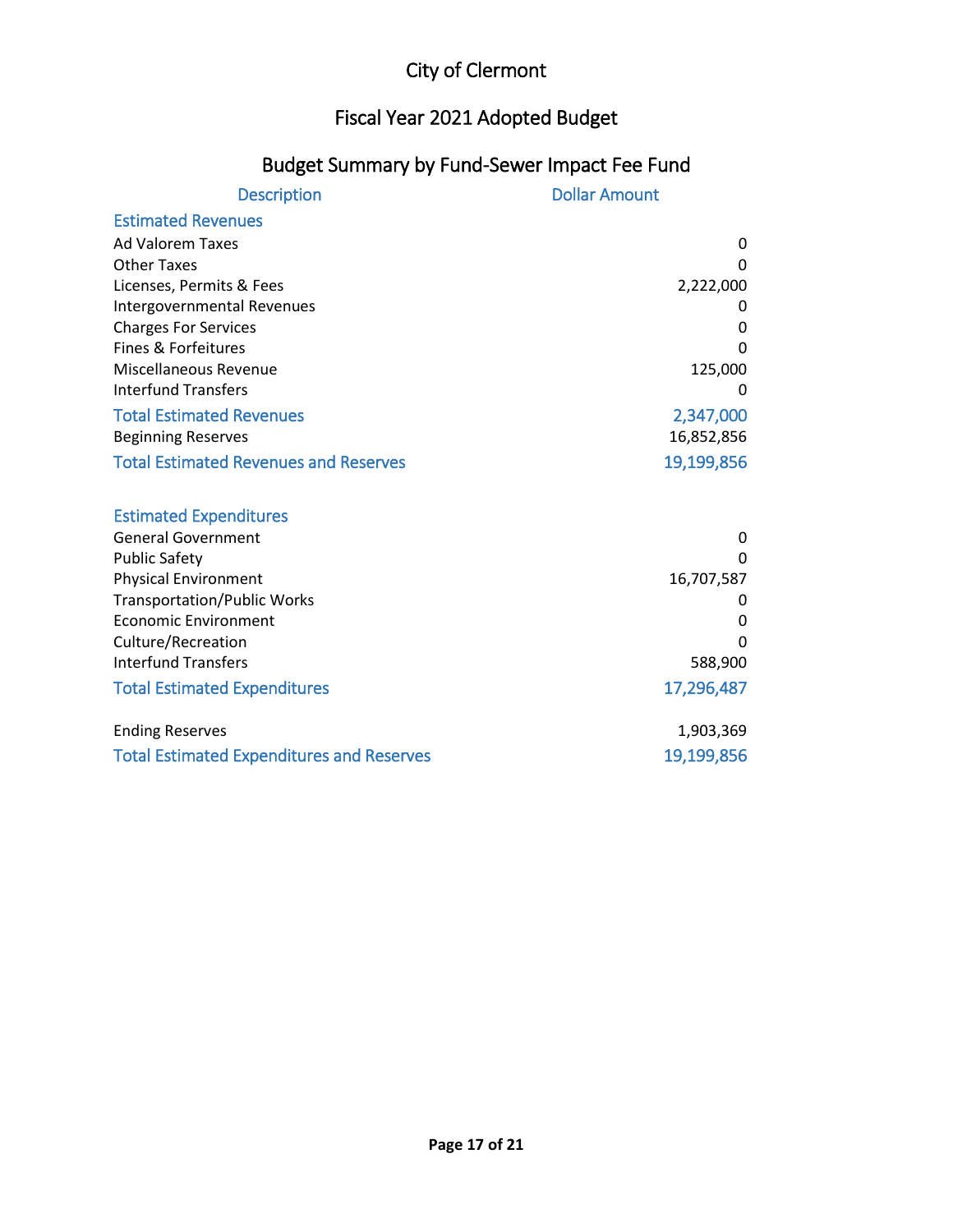#### Fiscal Year 2021 Adopted Budget

#### Budget Summary by Fund-Stormwater Fund

| <b>Description</b>                               | <b>Dollar Amount</b> |
|--------------------------------------------------|----------------------|
| <b>Estimated Revenues</b>                        |                      |
| <b>Ad Valorem Taxes</b>                          | 0                    |
| <b>Other Taxes</b>                               | 0                    |
| Licenses, Permits & Fees                         | $\Omega$             |
| Intergovernmental Revenues                       | 208,963              |
| <b>Charges For Services</b>                      | 1,800,000            |
| Fines & Forfeitures                              |                      |
| <b>Miscellaneous Revenue</b>                     | 4,100                |
| <b>Interfund Transfers</b>                       | 0                    |
| <b>Total Estimated Revenues</b>                  | 2,013,063            |
| <b>Beginning Reserves</b>                        | 418,044              |
| <b>Total Estimated Revenues and Reserves</b>     | 2,431,107            |
|                                                  |                      |
| <b>Estimated Expenditures</b>                    |                      |
| <b>General Government</b>                        | 0                    |
| <b>Public Safety</b>                             | $\Omega$             |
| <b>Physical Environment</b>                      | 2,280,310            |
| <b>Transportation/Public Works</b>               | O                    |
| <b>Economic Environment</b>                      | 0                    |
| Culture/Recreation                               | 0                    |
| <b>Interfund Transfers</b>                       | $\Omega$             |
| <b>Total Estimated Expenditures</b>              | 2,280,310            |
| <b>Ending Reserves</b>                           | 150,797              |
| <b>Total Estimated Expenditures and Reserves</b> | 2,431,107            |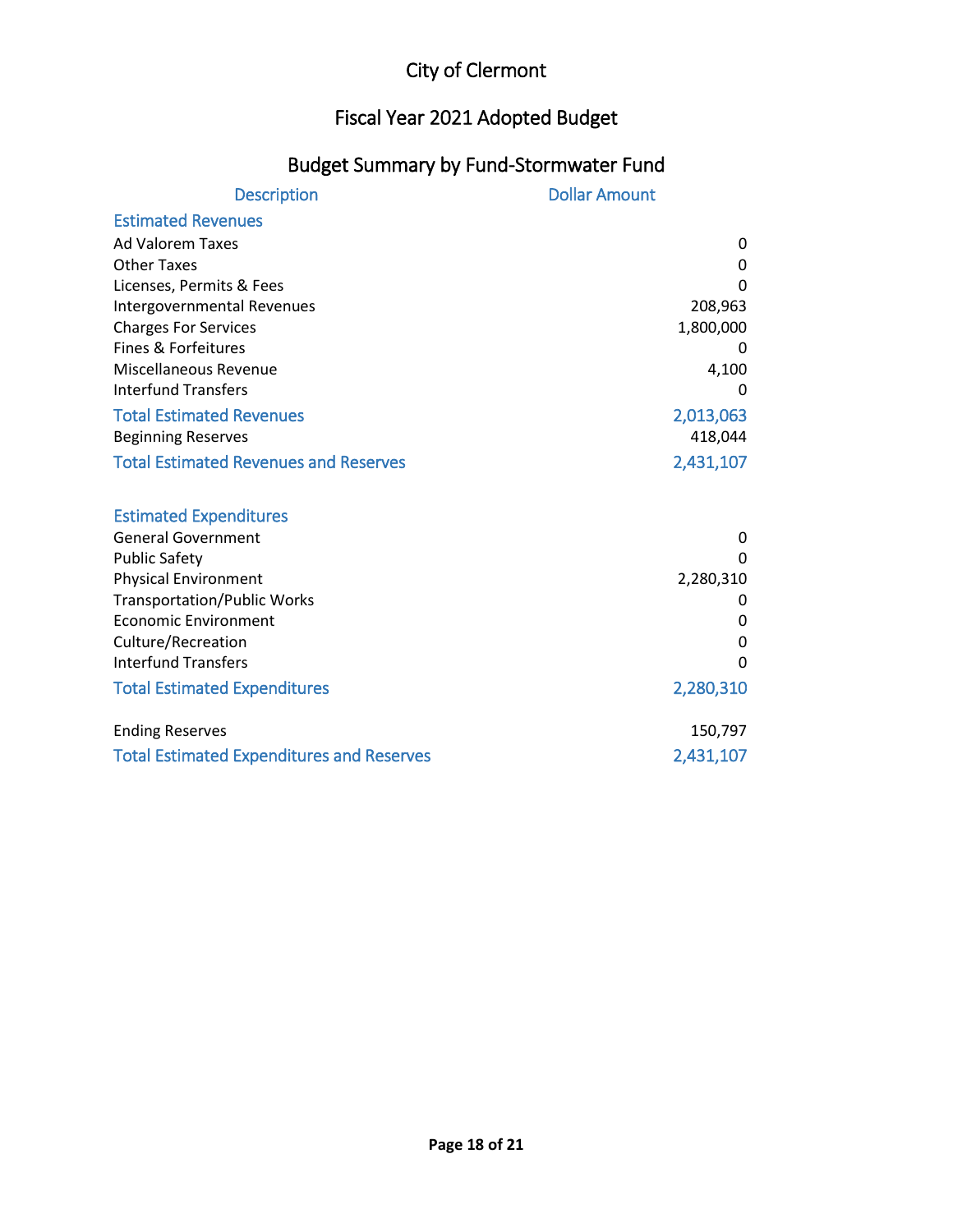#### Fiscal Year 2021 Adopted Budget

# Budget Summary by Fund-Sanitation Fund

| <b>Description</b>                                  | <b>Dollar Amount</b> |
|-----------------------------------------------------|----------------------|
| <b>Estimated Revenues</b>                           |                      |
| <b>Ad Valorem Taxes</b>                             | 0                    |
| <b>Other Taxes</b>                                  | 0                    |
| Licenses, Permits & Fees                            | $\mathbf 0$          |
| <b>Intergovernmental Revenues</b>                   | $\Omega$             |
| <b>Charges For Services</b>                         | 3,468,000            |
| Fines & Forfeitures                                 | O                    |
| Miscellaneous Revenue<br><b>Interfund Transfers</b> | 32,000               |
|                                                     |                      |
| <b>Total Estimated Revenues</b>                     | 3,500,000            |
| <b>Beginning Reserves</b>                           | 4,963,674            |
| <b>Total Estimated Revenues and Reserves</b>        | 8,463,674            |
|                                                     |                      |
| <b>Estimated Expenditures</b>                       |                      |
| <b>General Government</b>                           | 0                    |
| <b>Public Safety</b>                                | $\Omega$             |
| <b>Physical Environment</b>                         | 5,303,813            |
| <b>Transportation/Public Works</b>                  | 0                    |
| <b>Economic Environment</b>                         | 0                    |
| Culture/Recreation                                  | 0                    |
| <b>Interfund Transfers</b>                          | $\Omega$             |
| <b>Total Estimated Expenditures</b>                 | 5,303,813            |
| <b>Ending Reserves</b>                              | 3,159,861            |
| <b>Total Estimated Expenditures and Reserves</b>    | 8,463,674            |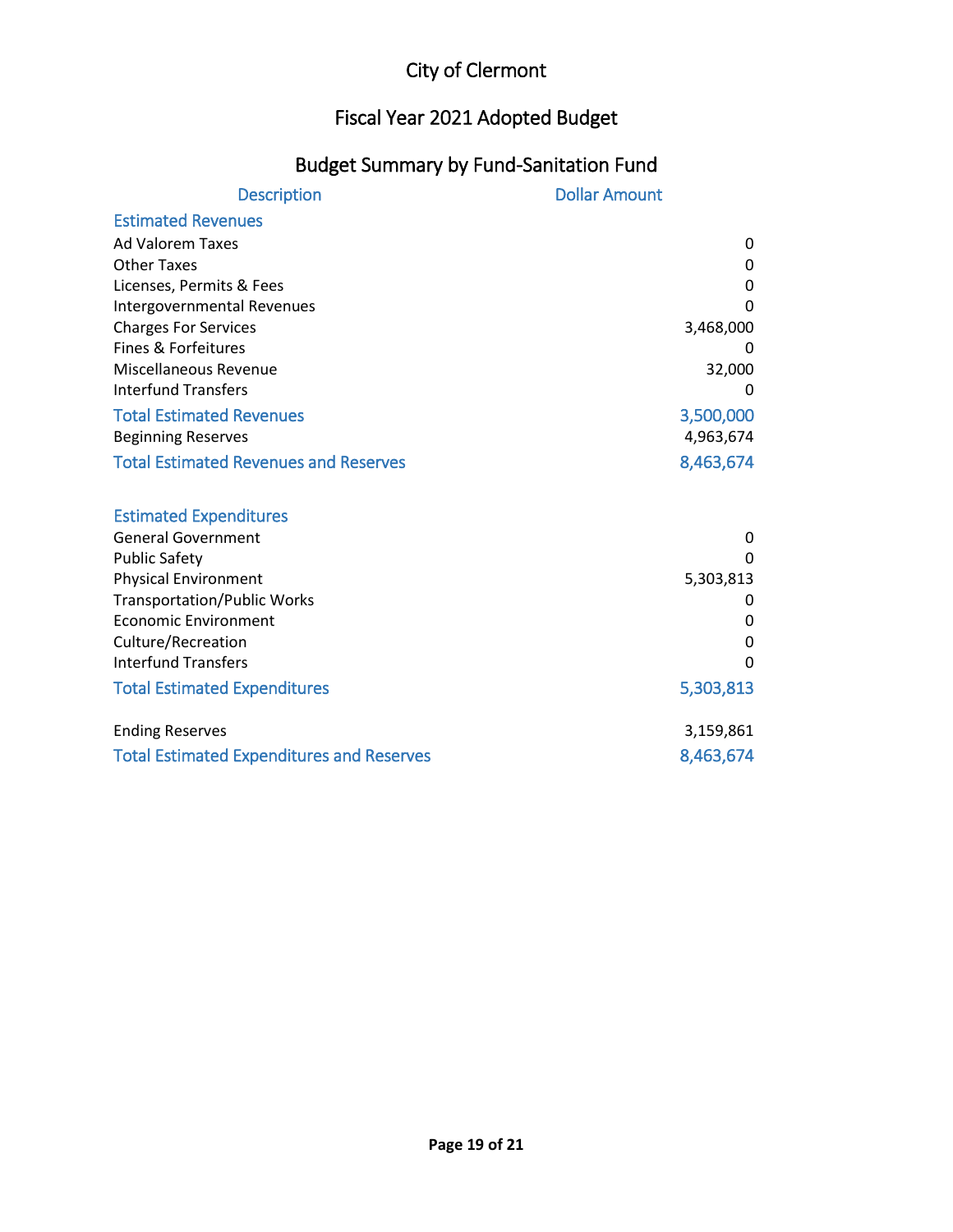## Fiscal Year 2021 Adopted Budget

# Budget Summary by Fund-Group Self Insurance Fund

| <b>Description</b>                               | <b>Dollar Amount</b> |
|--------------------------------------------------|----------------------|
| <b>Estimated Revenues</b>                        |                      |
| <b>Ad Valorem Taxes</b>                          | 0                    |
| <b>Other Taxes</b>                               | 0                    |
| Licenses, Permits & Fees                         | 0                    |
| Intergovernmental Revenues                       | $\Omega$             |
| <b>Charges For Services</b>                      | 5,463,465            |
| Fines & Forfeitures                              |                      |
| Miscellaneous Revenue                            | 105,055              |
| <b>Interfund Transfers</b>                       | $\Omega$             |
| <b>Total Estimated Revenues</b>                  | 5,568,520            |
| <b>Beginning Reserves</b>                        | 1,320,762            |
| <b>Total Estimated Revenues and Reserves</b>     | 6,889,282            |
|                                                  |                      |
| <b>Estimated Expenditures</b>                    |                      |
| <b>General Government</b>                        | 5,712,326            |
| <b>Public Safety</b>                             | 0                    |
| <b>Physical Environment</b>                      | 0                    |
| <b>Transportation/Public Works</b>               | 0                    |
| <b>Economic Environment</b>                      | 0                    |
| Culture/Recreation                               | 0                    |
| <b>Interfund Transfers</b>                       | 0                    |
| <b>Total Estimated Expenditures</b>              | 5,712,326            |
| <b>Ending Reserves</b>                           | 1,176,956            |
| <b>Total Estimated Expenditures and Reserves</b> | 6,889,282            |